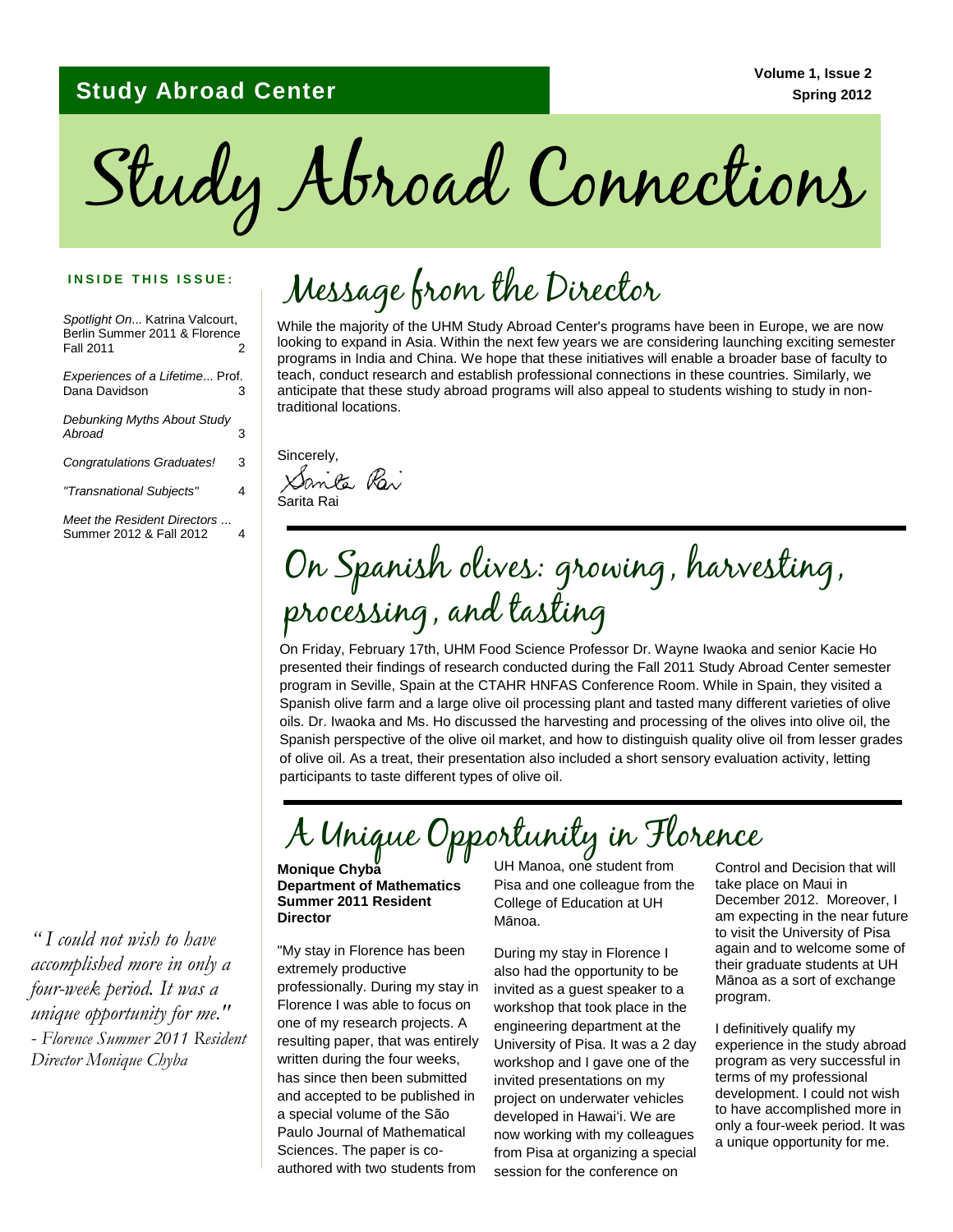

Visiting the brothers Grimm

*"Studying abroad is a chance to go out into the world and try something different while still knowing you can come back home in the end."*



Katrina and David

Spotlight On...

**Katrina Valcourt, Berlin, Summer 2011 and Florence, Fall 2011**

There is a hypothetical question in a getting-toknow-you game that my friends and I have argued over on more than one occasion: if you had the chance, would you rather spend 10 minutes on the moon or one year in Europe? For me, it has always been a no-brainer. I"ve wanted to go to Europe for as long as I can remember, so when I got the opportunity to study abroad and get UHM credits, I decided it was time to make that dream come true.

Since I was a freshman, I had my mind set on studying abroad before graduating. I've lived in Hawaii for almost my entire life, never leaving Oahu for more than a week or two at a time. I knew that if I didn"t travel for educational purposes, it would be harder and harder to make it happen as life got busier. I kept my eye on the Study Abroad Center for a while and finally found something that fit me: a summer at the *Freie Universität* of Berlin in Germany.

Leaving home for the first time didn"t scare me. I was far too excited that I would be accomplishing one of my life goals to even care that I would be away from everyone I loved for six weeks. Not once did I regret flying halfway around the world to take summer school—I was too busy integrating myself in a new culture, learning when to say "Entschuldigung" and understanding so much more about a city that has been divided and reunited in the most astonishing ways. It's one thing to take a history class and hear about the Cold War. It's another thing entirely to plant one foot on each side of the line marked "BERLINER MAUER 1961-1989" and be able to see both the sunrise and sunset from the same place.

For me, nothing is quite real until I've experienced it personally. I learn by doing, and SAC"s program abroad gave me that chance. I was only gone for six weeks, but when I came home, I felt like I was a different person. I learned about Berlin and its places of memory as represented by films, plays, and urban sites. I learned about German literature and art from Romanticism to the present. I learned how it feels to walk through a concentration camp. I learned how to take the train and I learned how to order a kebab. I learned what I already knew deep down: that the more I traveled, the more I would discover things about myself buried under the repression of a life consolidated on one tiny island.

I thought the Berlin program was perfect for me when I heard about it. After I had already set my mind on going, I heard about yet another program that was even more amazing for me: a semester in Florence, Italy studying at Lorenzo de" Medici, an international institute. After many lists, charts,

### Page 2 **Study Abroad Connections**

and even a Venn diagram, I realized that I just had to do both. I would rather pay off student loans for the rest of my life if it meant I could eat gelato on the steps of the Duomo than stay at home and go through the same routine I've had for the past three years. If studying abroad has taught me anything, it"s that I thrive when I make myself uncomfortable. I force myself into situations I'm not used to so that I'll adjust more quickly. I feel like I"ve grown more in the past few months than I have in my entire college career thus far.

In Florence, I had an entire semester to create a life for myself that I wouldn"t be able to live at home. I did this with three simple decisions: buy a museum pass, join a club, and get involved in something local. I spent my weekends staring at Michelangelo"s statue of David and Botticelli"s *The Birth of Venus*. Every week I went to meetings of the Gazzetta Club where I got to write and edit articles for our student-produced publication. For one week in November, I served on a student jury for an international documentary film festival, the Festival dei Popoli, watching beautiful films from all over the world. I constantly kept myself busy with things I am passionate about, knowing that one semester would fly by incredibly fast.

I was able to take courses at LdM that would count towards my major as they have an extensive catalog of classes. The program required me to take Italian 101 and live with a host family which enriched my experience exponentially. I was accepted into a culture almost automatically, which led to opportunities that will certainly help me in the future, both career-wise and for my own personal development.

There"s no better way to grow and get ahead than to try something new, even if it seems scary at first. I"ve made incredible friends not only from the UHM Study Abroad Center programs but from all over the world that made my experiences unforgettable. Whether it was a stroll through the cemetery where the Brothers Grimm are buried or a Fall Break trip to Paris, there was never a single moment where I regretted leaving home. Studying abroad is a chance to go out into the world and try something different while still knowing you can come back home in the end.

So maybe getting to spend 10 minutes on the moon is a once-in-a-lifetime opportunity, and sure, you can probably see Europe from up there. But I wouldn"t be able to find myself amongst the rocks and craters. I found myself at the top of the Berliner Dom, in the Blue Grotto of Capri, and in the Eiffel Tower. Studying abroad is undoubtedly the best thing I have ever done and would recommend it to anyone in a heartbeat. If you want to change your life in the best way possible, explore your options. Maybe you"ll find yourself abroad, too.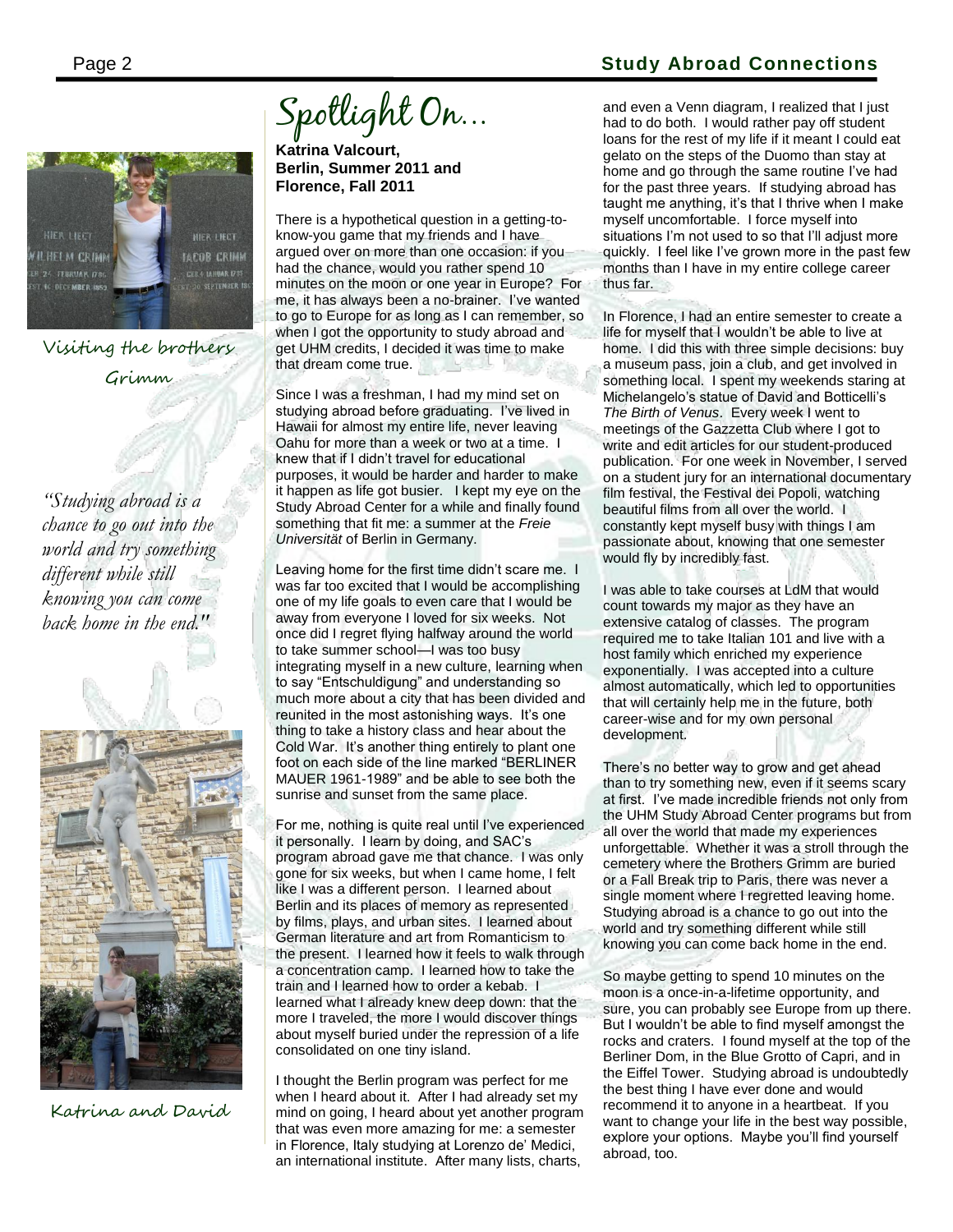# Experiences of a Lifetime

**Dana Davidson Family and Consumer Sciences (Retired) Angers, Summer 2010 Resident Director Mendoza, Summer 2011 Resident Director**

"I can say with certainty that my SAC experiences have led to more students and faculty applying for Study Abroad, both from FCS/CTAHR and EDCS in the College of Education. I have written letters of support for former students who have returned to their first

country or went to study in new places. I have consulted with two university programs, and a community based program that asked about young adult transitions, and have just been invited to write an article on young adults and substance abuse with a colleague from UHM School of Nursing-- all as a result of the rare experience to study 18-24 year olds in and out of class overseas.

In addition, and as a result of my SAC work, I have also recently completed three chapters for my textbook, all based on the

fabulous chance to live, work and conduct observations, surveys, and conversations with young adults over two summer programs. The University of Texas invited me to write a chapter on research ethics in international settings, and although the focus is on early childhood settings, I also learned related perspectives and challenges to doing research in France and Argentina.

Thank you for the experiences of a lifetime!"



Prof. Davidsou ou Patrol Zoological

# Debunking Myths About Study Abroad

#### *Myth: Studying abroad will delay my graduation.*

Fact: Data consistently show that UHM Study Abroad Center students earn their degrees more quickly than the average UHM student.

#### *Myth: Studying abroad is a break from school.*

Fact: UHM Study Abroad Center programs are academic programs. Students earn UHM credits for courses taken overseas and the grades count towards their overall cumulative GPA.

*Myth: The credits taken on study abroad are transfer credits and may not count towards UHM degree requirements.* 

Fact: Students on Study Abroad Center programs earn UHM resident credits for their courses taken abroad. These credits may apply towards students' major, minor, certificate, elective, general education and/or focus requirements.

#### *Myth: Anyone can go on UHM's Study Abroad Center programs.*

Fact: Admission is selective. Students are selected based on their GPA, study statement, and letters of recommendation. UHM Study Abroad Center students have a higher cumulative GPA than other UHM students, an average of 3.44.

*Myth: You have to be majoring in a foreign language in order to study abroad.* Fact: Students from any major are eligible to study abroad. In fact, some of the top majors of UHM Study Abroad Center students are English, Political Science, Psychology, and Interdisciplinary Studies. Language proficiency is not a requirement for most UHM Study Abroad Center programs. Many courses are available in English.

### *Myth: Studying abroad is too expensive.*

Fact: The costs for each Study Abroad Center program vary, anywhere from \$3,400 - \$8,000 for a summer program and between \$11,000 - \$19,000 for a semester program. While the initial price might seem high, remember that it includes your tuition/fees, accommodation, and in some cases, your meals. In addition, eligible students may use UHM Financial Aid and scholarships towards the cost of the program.

## Congratulations Graduates!

Congratulations to the following Study Abroad Center alumni who participated in the **Fall 2011 Commencement Ceremony**! We wish you the best in your future!

Marla Ben-Dor, France Jackie Brady, France & Italy Noah Chong, Argentina

Dean Cobler, Argentina Nicole Connor, France Katlyn Daoust, Spain Maria Deguzman, Argentina Kristen Domingcil, Germany Mikayla Hart, France Matthew Higa, Japan Janice Kunishige, Japan

Tyler Lanigan, China Ashley Lelie, Italy Nate Menacher, Australia Kaimana Morris, Denmark Dioreme Navasca, Spain Kasey Orita, Italy Ginger Oswald, Japan